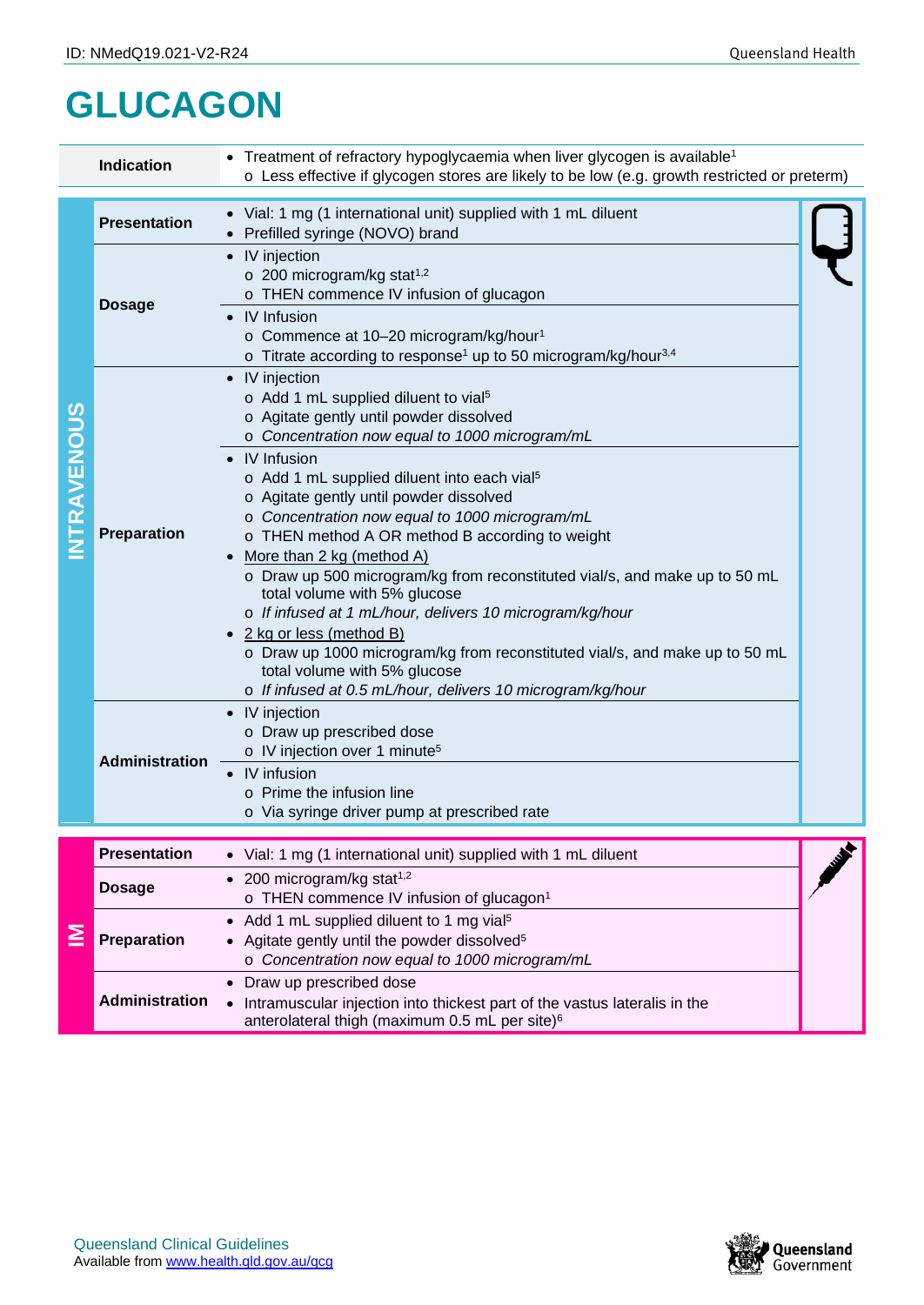|                                                                                                                                               | <b>Presentation</b>   | • Vial: 1 mg (1 international unit) supplied with 1 mL diluent                                                                                                                                                                                                                                                                                              |  |  |  |  |  |
|-----------------------------------------------------------------------------------------------------------------------------------------------|-----------------------|-------------------------------------------------------------------------------------------------------------------------------------------------------------------------------------------------------------------------------------------------------------------------------------------------------------------------------------------------------------|--|--|--|--|--|
|                                                                                                                                               | <b>Dosage</b>         | $\bullet$ 200 microgram/kg stat <sup>1,2</sup>                                                                                                                                                                                                                                                                                                              |  |  |  |  |  |
| <b>SUBCUT</b>                                                                                                                                 |                       | o THEN commence IV infusion of glucagon <sup>1</sup>                                                                                                                                                                                                                                                                                                        |  |  |  |  |  |
|                                                                                                                                               | <b>Preparation</b>    | Add 1 mL supplied diluent to 1 mg vial <sup>5</sup><br>$\bullet$                                                                                                                                                                                                                                                                                            |  |  |  |  |  |
|                                                                                                                                               |                       | Agitate gently until the powder dissolved <sup>5</sup><br>$\bullet$                                                                                                                                                                                                                                                                                         |  |  |  |  |  |
|                                                                                                                                               |                       | o Concentration now equal to 1000 microgram/mL                                                                                                                                                                                                                                                                                                              |  |  |  |  |  |
|                                                                                                                                               | <b>Administration</b> | Draw up prescribed dose<br>$\bullet$                                                                                                                                                                                                                                                                                                                        |  |  |  |  |  |
|                                                                                                                                               |                       | Subcutaneous injection into anterolateral thigh                                                                                                                                                                                                                                                                                                             |  |  |  |  |  |
| <b>Special</b><br>considerations                                                                                                              |                       | Refer to Queensland Clinical Guideline: Newborn hypoglycaemia <sup>7</sup><br>Use the supplied diluent for preparation. If manufacturer diluent not available or<br>insufficient, use water for injection <sup>1</sup><br>Use of low stiction syringe recommended<br>Do not use concentrations greater than 1 mg/mL <sup>1</sup><br>Use a dedicated IV line |  |  |  |  |  |
|                                                                                                                                               |                       | • Use IM and SC route only if IV route not available                                                                                                                                                                                                                                                                                                        |  |  |  |  |  |
|                                                                                                                                               | <b>Monitoring</b>     | $\bullet$ BGL                                                                                                                                                                                                                                                                                                                                               |  |  |  |  |  |
|                                                                                                                                               |                       | $\bullet$ Fluids <sup>5</sup>                                                                                                                                                                                                                                                                                                                               |  |  |  |  |  |
| <b>Compatibility</b>                                                                                                                          |                       | o 5% glucose, 0.9% sodium chloride<br>o Insufficient information about 10% glucose<br>$Y\text{-site}^5$<br>o No information                                                                                                                                                                                                                                 |  |  |  |  |  |
|                                                                                                                                               | Incompatibility       | • Solutions containing calcium <sup>3</sup>                                                                                                                                                                                                                                                                                                                 |  |  |  |  |  |
|                                                                                                                                               | <b>Interactions</b>   | • Indomethacin may cause paradoxical hypoglycaemia with glucagon <sup>8</sup>                                                                                                                                                                                                                                                                               |  |  |  |  |  |
|                                                                                                                                               |                       |                                                                                                                                                                                                                                                                                                                                                             |  |  |  |  |  |
| <b>Stability</b>                                                                                                                              |                       | Vial<br>$\bullet$<br>o Store below 25°C. Protect from light <sup>5</sup><br>Reconstituted solution<br>o Should be clear and colourless and particle free <sup>5</sup><br>Infusion<br>o Change every 24 hours                                                                                                                                                |  |  |  |  |  |
|                                                                                                                                               | <b>Side effects</b>   | Blood pathology: rebound hypoglycaemia <sup>1</sup><br>Digestive: vomiting (also an expected result of a hypoglycaemic state <sup>8</sup> ), inhibits small<br>bowel motility <sup>1</sup>                                                                                                                                                                  |  |  |  |  |  |
|                                                                                                                                               |                       | Circulatory (rare) <sup>2</sup> : hypertension, hypotension, tachycardia                                                                                                                                                                                                                                                                                    |  |  |  |  |  |
|                                                                                                                                               |                       | Integumentary: (rare) necrolytic migratory erythema <sup>9</sup>                                                                                                                                                                                                                                                                                            |  |  |  |  |  |
| <b>Actions</b><br>into the blood as glucose <sup>8</sup>                                                                                      |                       | Hyperglycaemic agent that mobilises the breakdown of liver glycogen, which is released                                                                                                                                                                                                                                                                      |  |  |  |  |  |
|                                                                                                                                               | <b>Abbreviations</b>  | BGL: blood glucose level, IM: intramuscular, IV: intravenous, SC: subcutaneous                                                                                                                                                                                                                                                                              |  |  |  |  |  |
| Glucagon, hypoglycaemia, hyperglycaemic, hyperinsulinemia, blood glucose, newborn<br><b>Keywords</b><br>hypoglycaemia, neonatal hypoglycaemia |                       |                                                                                                                                                                                                                                                                                                                                                             |  |  |  |  |  |
|                                                                                                                                               |                       | The Queensland Clinical Guideline Neonatal Medicines is integral to and should be read in conjunction with this<br>monograph. Refer to the disclaimer. Destroy all printed copies of this monograph after use.                                                                                                                                              |  |  |  |  |  |
|                                                                                                                                               |                       | <b>CC</b> BY-NC-ND<br>State of Queensland (Queensland Health) 2020                                                                                                                                                                                                                                                                                          |  |  |  |  |  |
|                                                                                                                                               |                       | Destroy printed copies after use. Refer to the disclaimer                                                                                                                                                                                                                                                                                                   |  |  |  |  |  |